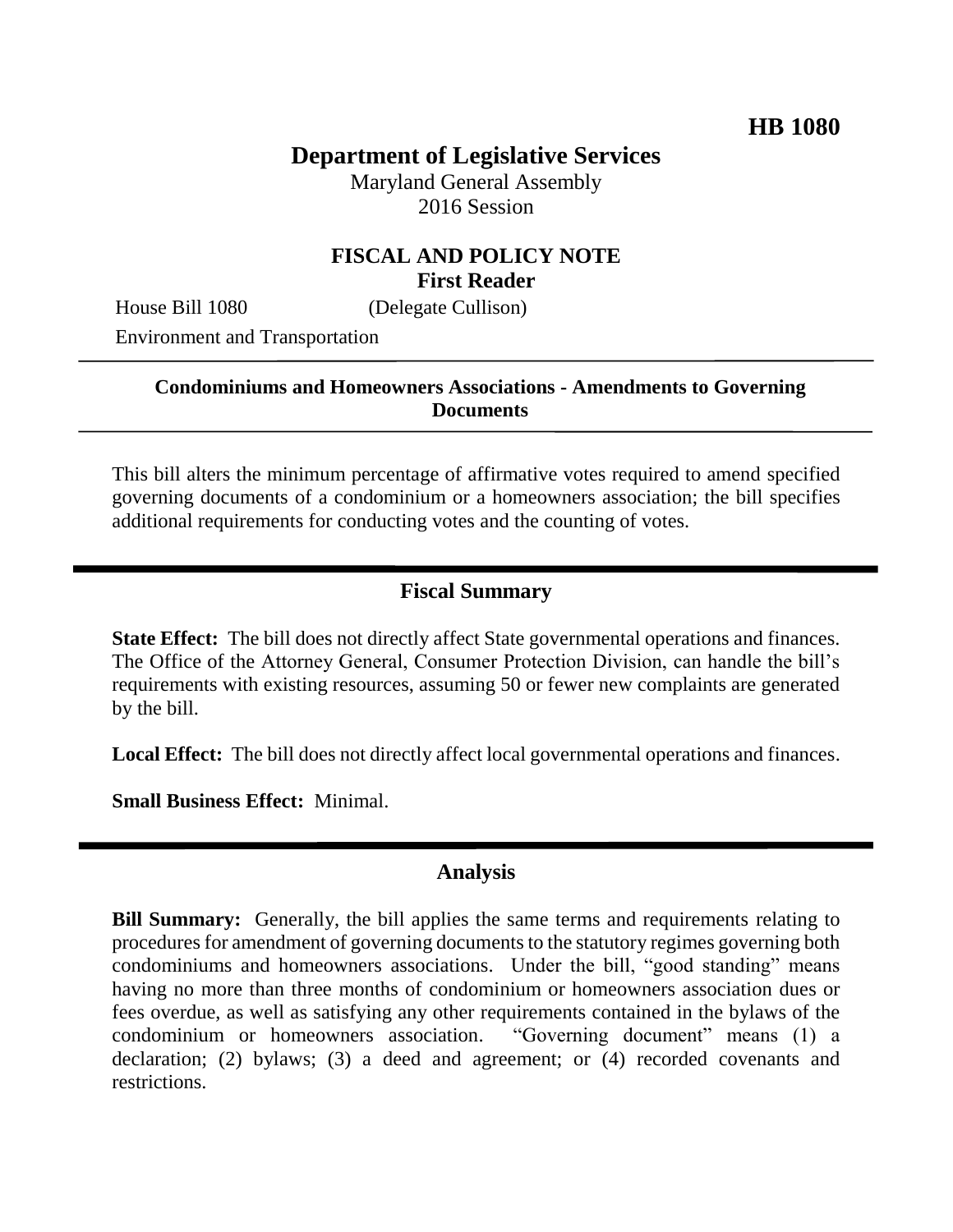Regardless of the provisions of a governing document, a council of unit owners or a homeowners association may amend the governing document by the affirmative vote of unit or lot owners in good standing having at least two-thirds of the votes in the condominium or homeowners association, or by a lower percentage if required in the governing document.

The two-thirds requirement must be met by adding (1) at least a majority of the affirmative votes of unit or lot owners who vote at a properly convened meeting, by returning a ballot by mail, or by electronic transmission (if authorized under the governing documents) and (2) the number of unreturned ballots.

If a unit or lot owner fails to vote at a properly convened meeting or by returning a ballot, the unit or lot owner is deemed to have consented to the adoption of the proposed amendment. However, if the number of affirmative votes of unit or lot owners who vote (at a properly convened meeting, by returning a ballot by mail, or by electronic transmission if authorized under the governing documents) does not equal a majority, the number of unreturned ballots may not be added to the total, and the proposed amendment fails.

### **Current Law:**

#### *Condominiums*

*Amendments to the Declaration:* Except for a specified corrective amendment, the declaration may be amended only with the written consent of 80% of the unit owners listed on the current roster. Amendments to the declaration are subject to specified limitations.

*Amendments to the Bylaws:* Unless a higher percentage is required in the bylaws, the bylaws may be amended by the affirmative vote of unit owners having at least two-thirds of the votes in the council of unit owners. The bylaws may be amended to require all unit owners to maintain condominium unit owner insurance policies on their units by the affirmative vote of 51% of the votes in the council of unit owners.

#### *Homeowners Associations*

Notwithstanding the provisions of a governing document, a homeowners association created before January 1, 1960, may amend the governing document once every five years, or more frequently if allowed by the governing document. Such amendments require the affirmative vote of at least two-thirds of the votes in the development, or by a lower percentage if required in the governing document.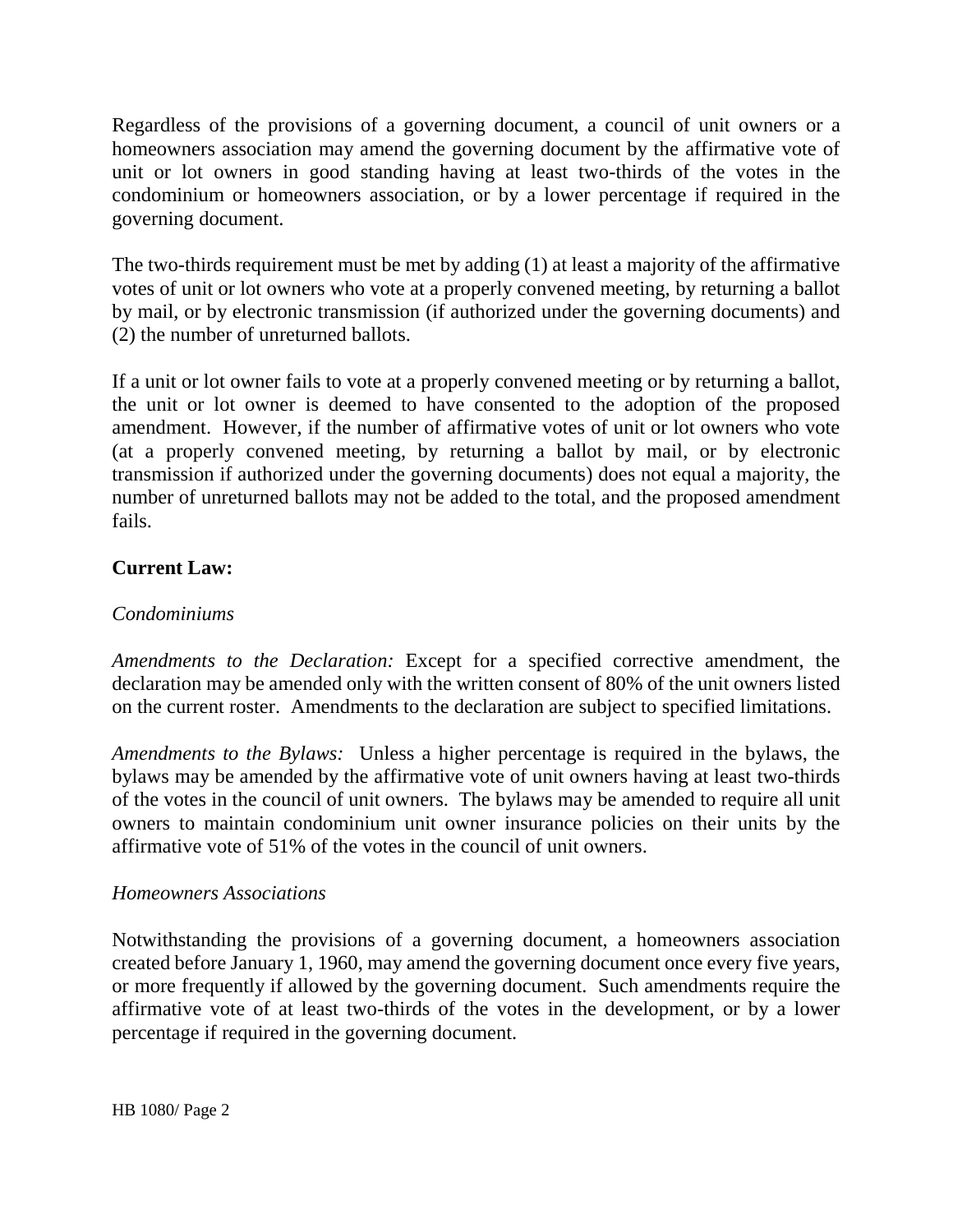**Background:** The Secretary of State advises that, in 2015, there were 2,619 condominium regimes in the State, and the State Department of Assessments and Taxation reports that there were 206,180 condominium units. The Foundation for Community Association Research estimated that there were 6,575 community associations in the State in 2014.

Condominiums and homeowners associations are commonly known as common ownership communities (along with cooperative housing corporations). For more information on common ownership communities, see the **Appendix – Common Ownership Communities.** 

### **Additional Information**

**Prior Introductions:** None.

**Cross File:** None.

**Information Source(s):** Secretary of State, State Department of Assessments and Taxation, Office of the Attorney General (Consumer Protection Division), Foundation for Community Association Research, Department of Legislative Services

**Fiscal Note History:** First Reader - February 29, 2016 md/kdm

Analysis by: Nathan W. McCurdy Direct Inquiries to:

(410) 946-5510 (301) 970-5510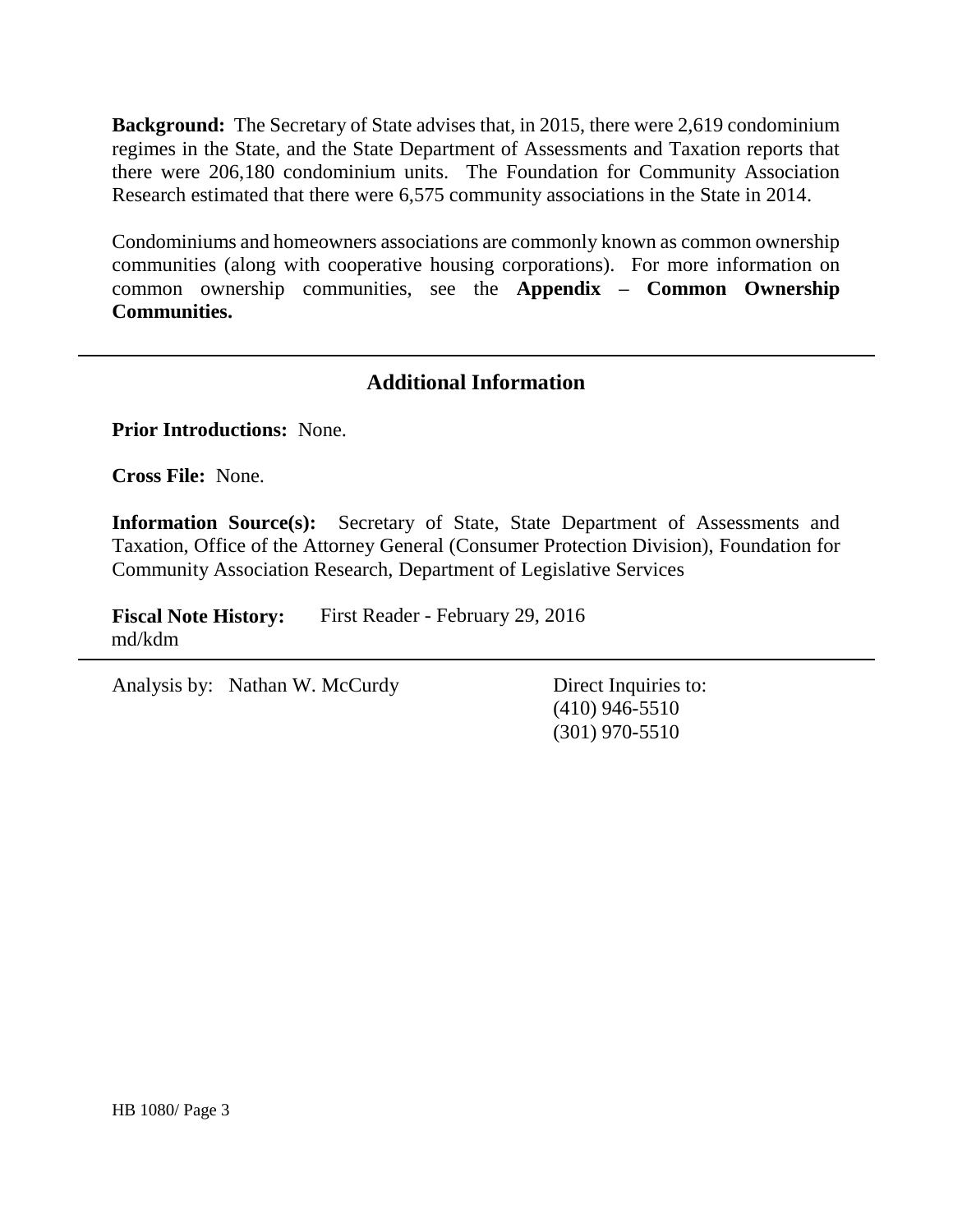## **Appendix – Common Ownership Communities**

When a person purchases a single-family home, condominium, or an interest in a cooperative housing corporation, he or she may also be required to join an association of owners, which is intended to act in the common interests of all the homeowners, condominium unit owners, or cooperative owners in the community. Collectively, these associations are often referred to as common ownership communities (COCs). Maryland, a growing number of newly constructed or newly converted residences are located in some form of a COC.

The affairs of a condominium are governed by a council of unit owners, which comprises all unit owners. Among other powers, the council of unit owners has the power to impose assessments on the unit owners to pay common expenses. A council of unit owners may delegate its powers to a board of directors, officers, or a managing agent. Condominiums are governed under Title 11 of the Real Property Article.

Many new housing developments are subject to a homeowners association (HOA) that is created by a governing document and has the authority to impose mandatory fees on lots in the development in connection with the provision of services or for the benefit of the lots, the lot owners, or the common areas. HOAs are governed under Title 11B of the Real Property Article.

A cooperative housing corporation or "cooperative" is a corporation that owns real property. A resident of a cooperative does not own his or her unit; rather, the person owns an interest in the corporation, which leases the unit to the person for residential use. Cooperatives are governed by the laws in Title 5, Subtitle 6B of the Corporations and Associations Article.

Condominiums and HOAs may be authorized by their governing documents to impose liens on units or lots to collect unpaid assessments or fees. In a cooperative, the governing documents usually provide for the collection of delinquent fees, and evictions for unpaid fees are generally pursued by way of a landlord-tenant action.

HB 1080/ Page 4 Since registration of the various COCs is not required statewide, the exact number of COCs in Maryland is unknown. However, public offering statements for condominium regimes are required by law to be registered with the Secretary of State (SOS). Statewide for 2015, the SOS registration records show that there are 2,619 condominium regimes, and the State Department of Assessments and Taxation, which maintains assessment records based on class of property, reports that there are 206,180 condominium units. The Foundation for Community Association Research estimated that there were 6,575 community associations in the State in 2014.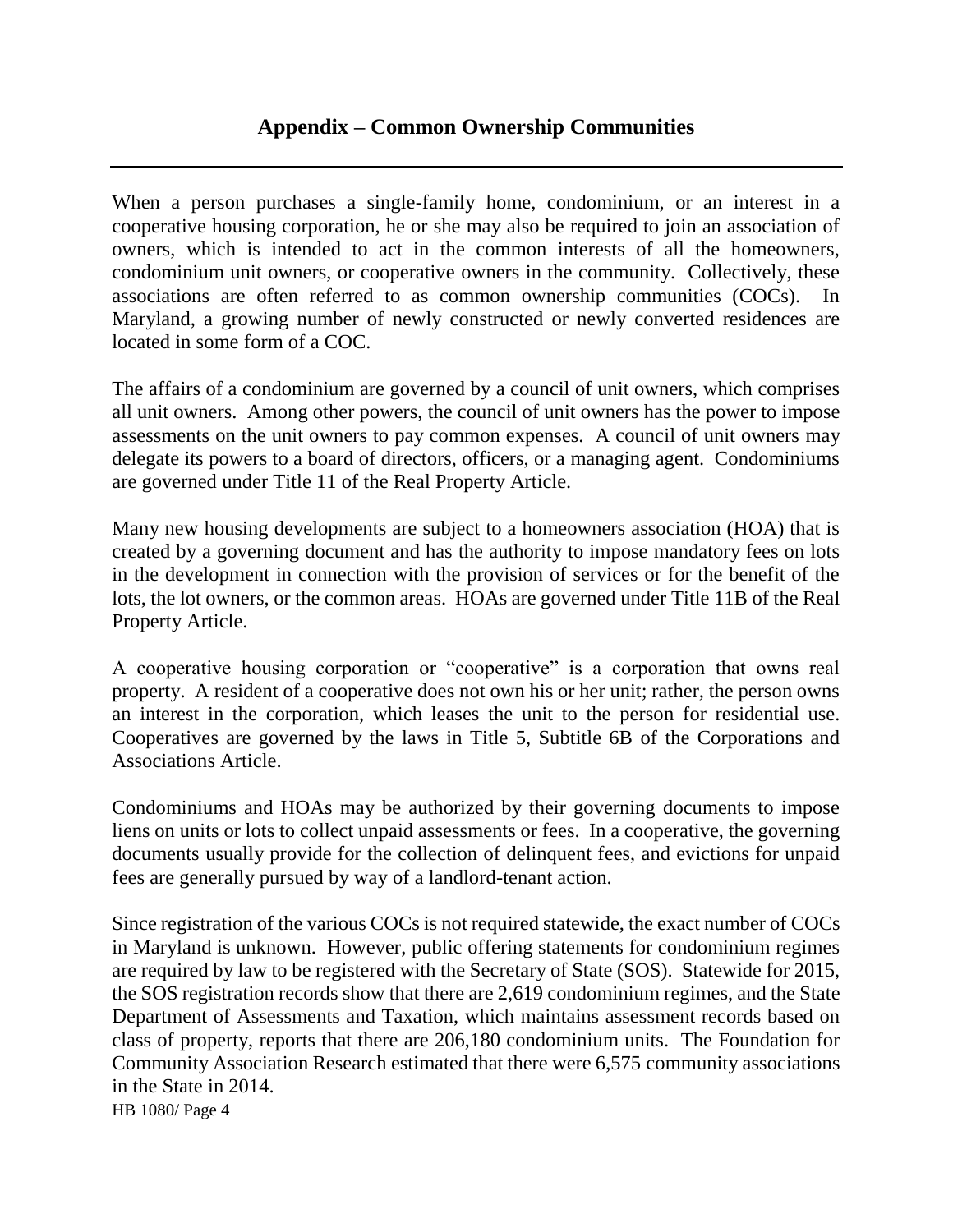#### *Task Force on Common Ownership Communities*

With a growing number of Marylanders residing in COCs, and evidence that some COCs had issues with governance, dispute resolution, and financial stability, the General Assembly created the Task Force on Common Ownership Communities in 2005 (Chapter 469 of 2005). The issues addressed by the task force included the education and training needs of COC boards and prospective buyers, availability of alternative dispute resolution services, special considerations of aging COCs, collection of assessments, and resale of homes within COCs. The task force met 10 times, held five public hearings, and submitted its final report in December 2006. The report's findings and recommendations have served, in subsequent years, as the basis for numerous pieces of legislation intended to improve the operation of COCs. This legislation, enacted from 2007 through 2014:

- authorized a group of three or more unit or lot owners in a condominium or HOA to petition a circuit court to appoint a receiver in specified situations frequently found in aging communities (Chapter 321 of 2007);
- gave the Consumer Protection Division within the Office of the Attorney General increased authority over violations of the Maryland Homeowners Association Act (Chapter 593 of 2007);
- eased restrictions on the ability of certain older HOAs to amend their governing documents by allowing an amendment at least once every five years by a specified percentage of votes (Chapters 144 and 145 of 2008);
- strengthened the transition process from developer to the governing body of a condominium or HOA by allowing the governing body to terminate specified contracts and requiring the developer to provide specified documents (Chapters 95 and 96 of 2009);
- required the governing body of a COC to purchase fidelity insurance or a fidelity bond covering various acts of malfeasance by COC officers, directors, and other specified employees and agents (Chapters 77 and 78 of 2009 and Chapter 615 of 2010);
- granted priority to a specified portion of a lien of a condominium or HOA over the claim of a holder of a first mortgage or first deed of trust in the event of a foreclosure on a unit or lot (Chapter 387 of 2011);
- limited the amount of damages for which the governing body of a condominium or HOA may foreclose on a lien against a unit owner or lot owner (Chapters 448 and 449 of 2013);

HB 1080/ Page 5